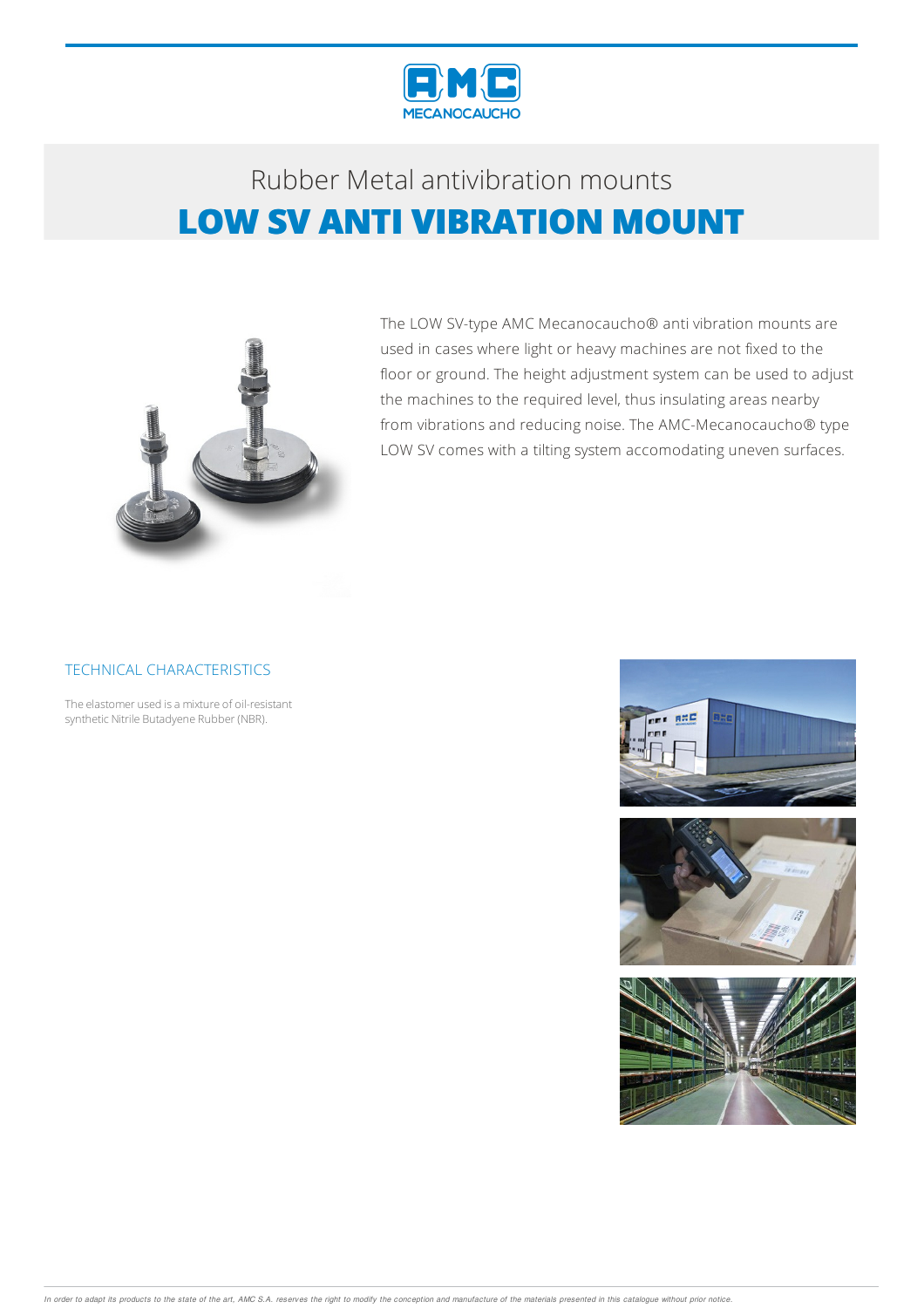

# Rubber Metal antivibration mounts **LOW SV ANTI VIBRATION MOUNT**

DRAWINGS



#### DIMENSIONS

| <b>Type</b>                | A<br>(mm.) | B.<br>(mm.) | $\mathsf{C}$<br>(mm.) | D<br>(mm.) | <b>LOAD</b><br>Kg. MIN | <b>LOAD</b><br>Kg. MAX | Weight<br>$(g\bar{r})$ | Code   |
|----------------------------|------------|-------------|-----------------------|------------|------------------------|------------------------|------------------------|--------|
| 000 B                      | 43         | 16          | $M-8$                 | 45         | 40                     | 80                     | 257                    | 147000 |
| 00 B                       | 60         | 18          | $M-10$                | 81         | 60                     | 120                    | 334                    | 147001 |
| 0B                         | 70         | 20          | $M-12$                | 89         | 90                     | 160                    | 286                    | 147002 |
| 1B                         | 85         | 25          | $M-12$                | 89         | 130                    | 350                    | 382                    | 147003 |
| 2B                         | 100        | 20          | $M-14$                | 109        | 270                    | 600                    | 574                    | 147004 |
| 3 B                        | 120        | 25          | M-16                  | 116        | 450                    | 900                    | 867                    | 147005 |
| 4B                         | 140        | 33          | M-16                  | 116        | 700                    | 1200                   | 1300                   | 147006 |
| 5 B                        | 160        | 36          | M-16                  | 116        | 1100                   | 1750                   | 1556                   | 147007 |
| 00 B STAINLESS STEEL       | 60         | 18          | $M-10$                | 81         | 60                     | 120                    | 334                    | 147014 |
| <b>0 B STAINLESS STEEL</b> | 70         | 20          | $M-12$                | 89         | 90                     | 160                    | 286                    | 147013 |
| 1 B STAINLESS STEEL        | 85         | 25          | $M-12$                | 89         | 130                    | 350                    | 382                    | 147012 |
| 2 B STAINLESS STEEL        | 100        | 20          | $M-14$                | 109        | 270                    | 600                    | 574                    | 147015 |
| <b>3 B STAINLESS STEEL</b> | 120        | 25          | M-16                  | 116        | 450                    | 900                    | 867                    | 147011 |
| <b>4 B STAINLESS STEEL</b> | 140        | 33          | M-16                  | 116        | 700                    | 1200                   | 1300                   | 147016 |
| <b>5 B STAINLESS STEEL</b> | 160        | 36          | $M-16$                | 116        | 1100                   | 1750                   | 1556                   | 147017 |